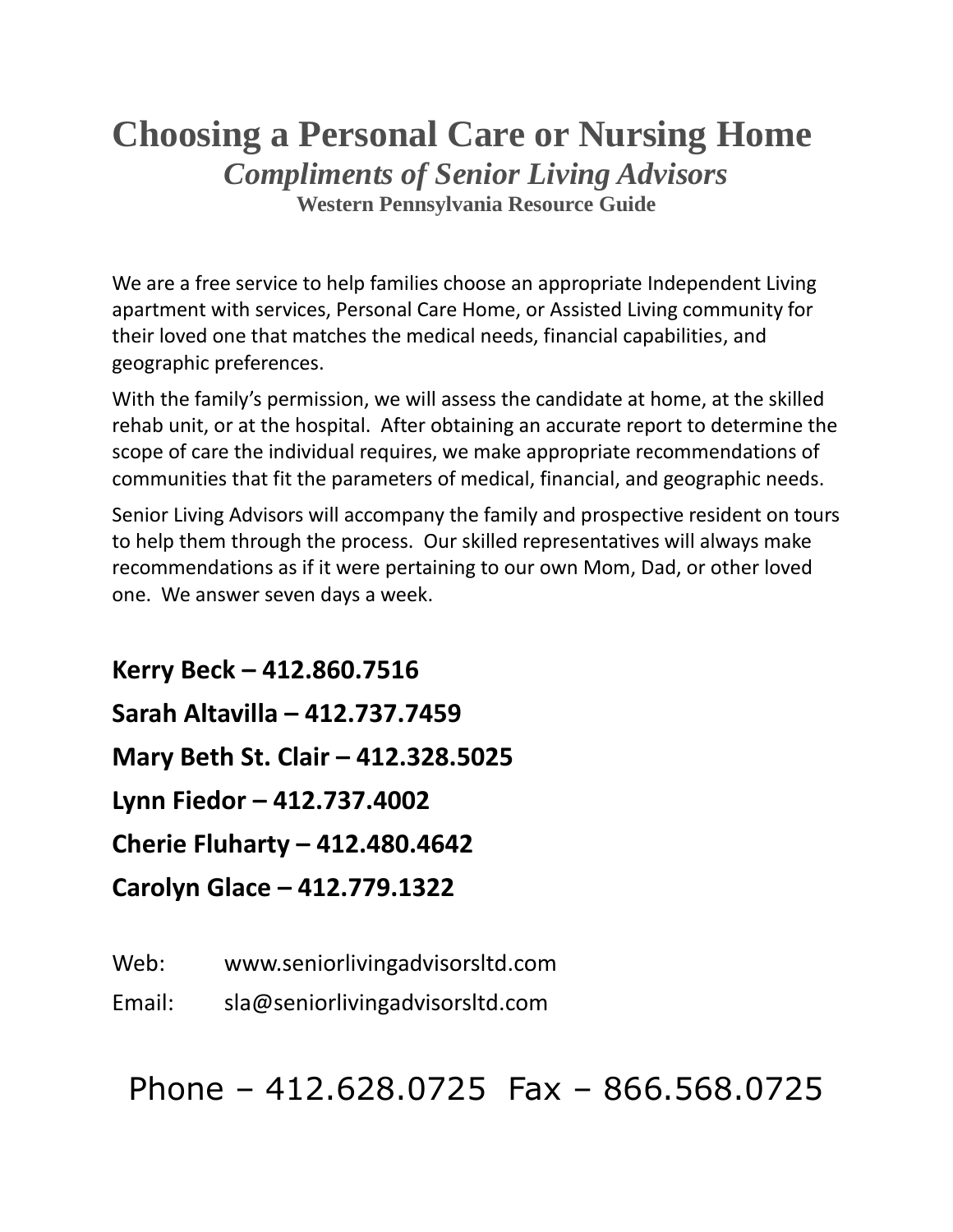## Choosing a Personal Care or Nursing Home

Don't be shy when paying a visit to the facility. You will be taken on a guided tour of the home. Be sure to ask lots of questions. The following checklist may be helpful during your tour.

| <b>Basic Information</b>                                      | <b>Comments</b> |
|---------------------------------------------------------------|-----------------|
| <b>Comfort</b> —Does the facility seem clean, organized, etc. |                 |

**Medical—**Who are the physicians associated with the facility? How are emergencies communicated to the family contact? What is the protocol for infectious disease control such as C-Diff, Flu and COVID? Is medication management included in the cost or is there an additional fee for the service?

**Safety—**What is the emergency plan for residents in case of fire, flood or other disaster? Is it a safe environment with easily accessible fire alarms, smoke detectors and open pathways? How often are residents checked on throughout the day and night? Is there a call bell system, or how does a resident ask for help?

**Staff—**Understanding there can be turnover with caregivers and Aides, what is the longevity of the leadership in the building? Does the staff seem engaged with residents? Does there seem to be a reasonable number of staff to meet the needs of the residents? Is staff visible and willing to talk to you? Are residents dressed and in clean clothes? Do you notice a lot of call bells ringing and if so, are they being answered in a reasonable amount of time? Does staff knock before entering a room?

**Social--**What activities does the community offer? Is an activity calendar posted? What are the visiting hours? Are pets allowed, and if so, what is the policy? Can pets visit?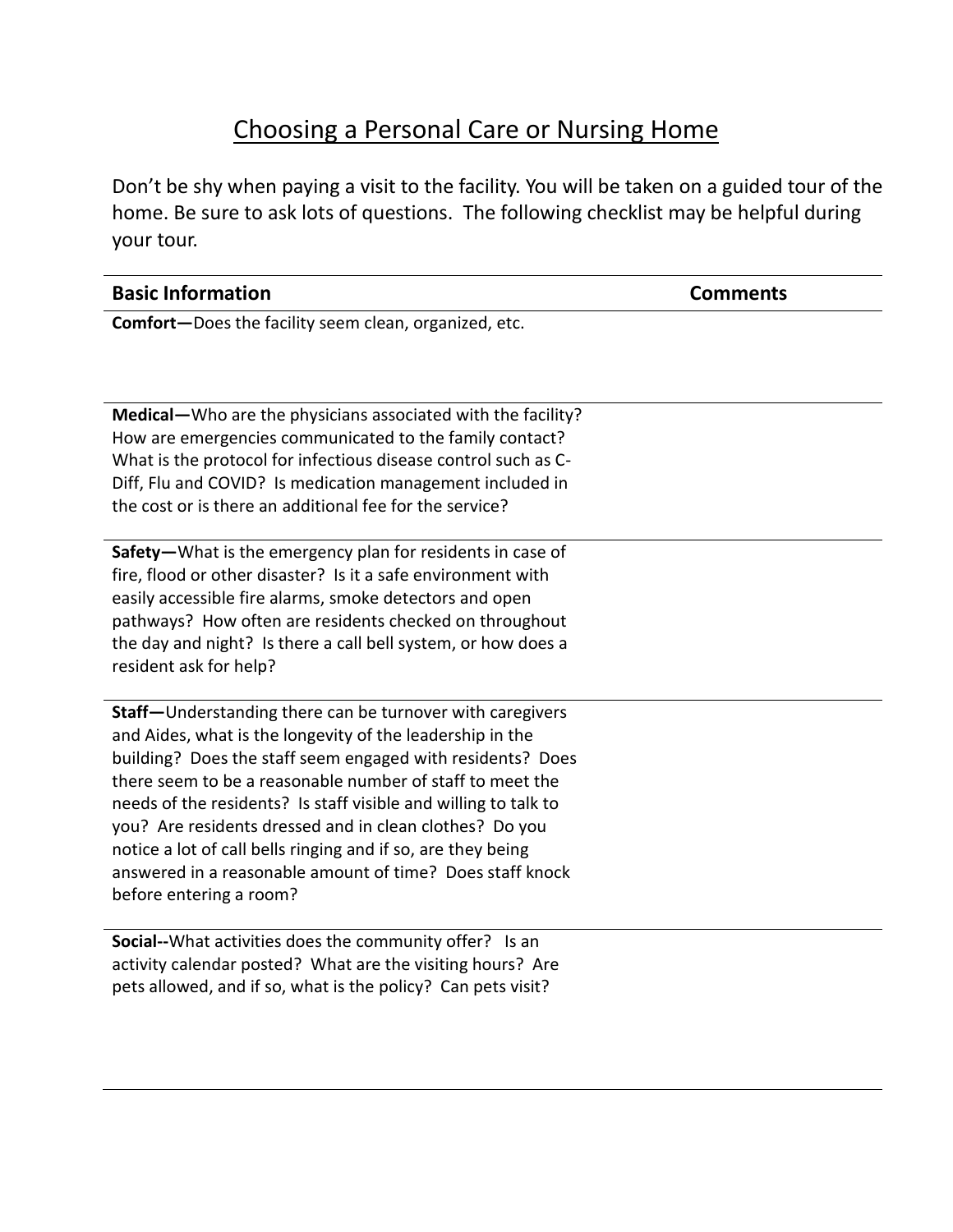| <b>Basic Information</b>                                       | <b>Comments</b> |
|----------------------------------------------------------------|-----------------|
| Rooms-What is the maximum number of residents in each          |                 |
| room? Can a resident bring some items from home? Is            |                 |
| furniture provided? How are rooms prepared for a new           |                 |
| resident is carpet cleaned or replaced, and is paint touched   |                 |
| up? Does the community help with moving furniture in,          |                 |
| hanging TV, pictures, etc.? Who is responsible for incidentals |                 |
| such as toilet paper, light bulbs, etc?                        |                 |
| Bathrooms-Are the bathrooms clean and equipped with            |                 |
| handrails? Is the shower handicap accessible, or is there      |                 |
| opportunity to provide a shower chair? Can a wheelchair fit    |                 |
| with enough room for a caregiver?                              |                 |
| Dining-Where is a calendar of meals posted?                    |                 |
| Are there alternative meal choices? Does the dining room       |                 |

Are there alternative meal choices? Does the dining room including tables, floor look clean? Can they handle changing diets such as puree, mechanical soft or thicken liquids as needed?

Finding a new living arrangement for your loved one is a difficult, confusing and overwhelming experience. Senior Living Advisors will provide expert guidance to families who need assistance choosing a quality, appropriate and affordable community. We research all communities that fit the medical needs, budget and geographic preference. We will accompany you on tours, but we encourage you to use this checklist to help you make the best decision.

> Senior Livings Advisors, Ltd. Helping Seniors Make the Next Move … (412) 628-0725